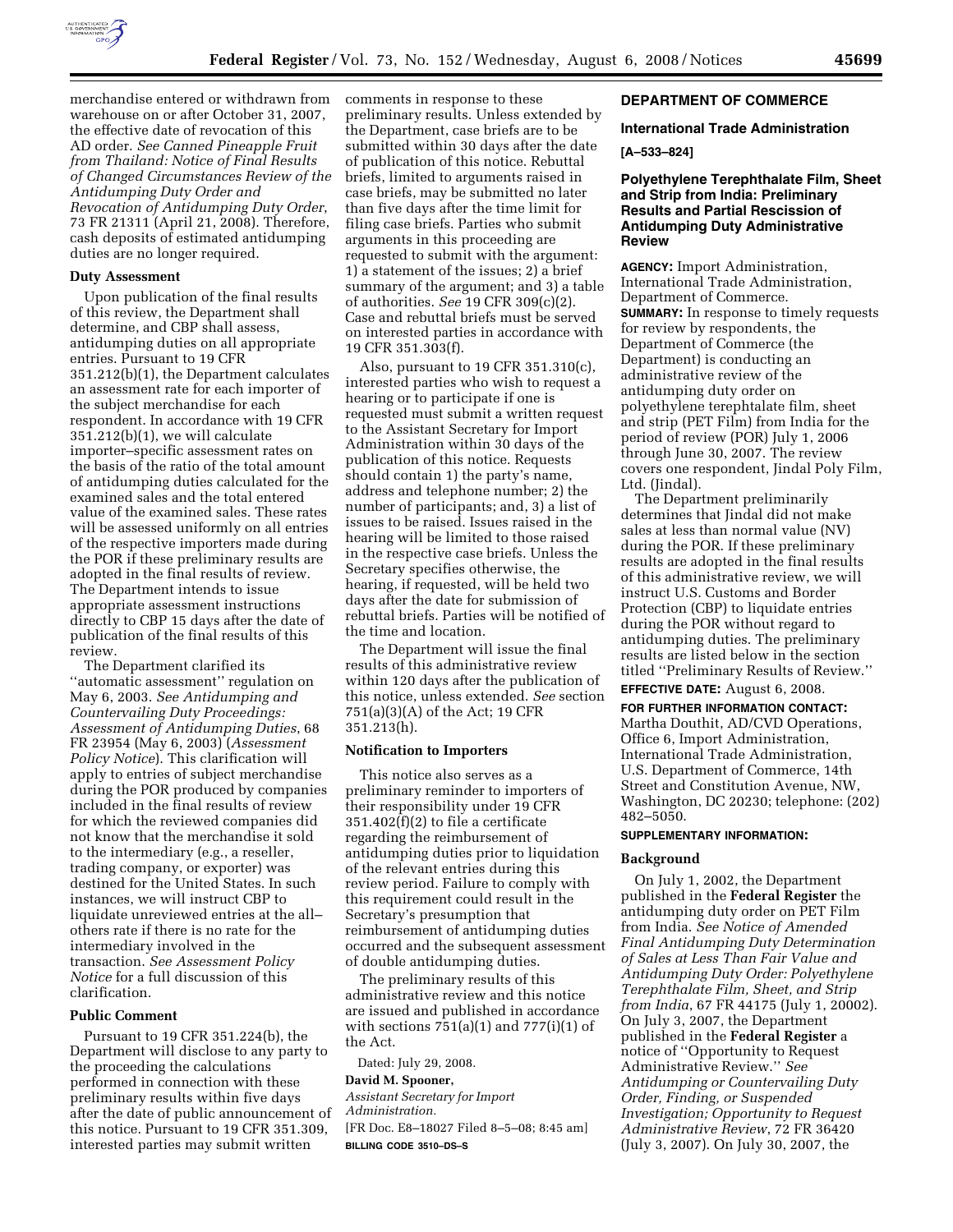Department received timely requests for an administrative review from Jindal and MTZ Polyfilms, Ltd. (MTZ), manufacturers and exporters of PET film in India. On July 31, 2007, MTZ submitted a request for revocation of the antidumping duty order on certain PET Film produced and exported by MTZ.1 The Department initiated an administrative review of the antidumping duty order on August 24, 2007 of Jindal and MTZ. *See Initiation of Antidumping and Countervailing Duty Administrative Reviews and Requests for Revocation in Part*, 72 FR 48613 (August 24, 2007). On September 14, 2007 the Department issued questionnaires to Jindal and MTZ.2

On October 19, 2007, Jindal submitted its section A response. On October 30, 2007, MTZ withdrew its request for review. On November 6, 2007, Jindal submitted sections B and C responses to the Department's questionnaire. On November 20, 2007, Jindal submitted its section D response. In accordance with section 751(a)(3)(A) of the Tariff Act of 1930, as amended (the Act), and 19 CFR 351.213(h)(2), on February 14, 2008, the Department extended the deadline for the completion of the preliminary results of this review. *See Certain Polyethylene Terephthalate Film, Sheet, and Strip from India: Extension of Time Limit for Preliminary Results of Antidumping Duty Administrative Review*, 73 FR 9768 (February 22, 2008).

On February 28, 2008, the Department issued a section A supplemental questionnaire to Jindal. On April 14, 2008, Jindal timely responded to the Department's section A supplemental questionnaire. On April 18, 2008, the Department issued sections B and C supplemental questionnaires. We received Jindal's responses to these supplementals on May 1, 2008. On May 20, 2008, the Department issued its section D supplemental questionnaire. On June 30, 2008, we received Jindal's response to the section D supplemental questionnaire.

<sup>2</sup> Section A of the questionnaire requests general information concerning a company's corporate structure and business practices, the merchandise under investigation that it sells, and the manner in which it sells that merchandise in all of its markets. Section B requests a complete listing all home market sales or if the home market is not viable, of sales in the most appropriate third-country market (this section is not applicable to respondents in non-market economy cases). Section C requests a complete listing of U.S. sales. Section D requests information of the cost of production of the foreign like product and the constructed value of merchandise under investigation.

#### **Scope of the Order**

The products covered by the order are all gauges of raw, pretreated or primed PET film, whether extruded or coextruded. Excluded are metalized films and other finished films that have had at least one of their surfaces modified by the application of a performance–enhancing resinous or inorganic layer of more than 0.00001 inches thick. Imports of PET Film are currently classifiable in the Harmonized Tariff Schedule of the United States (HTSUS) under item number 3920.62.90. Although the HTSUS subheadings are provided for the convenience and customs purposes, the written description of the scope of the order is dispositive.

#### **Partial Rescission of Review**

Pursuant to 19 CFR 351.213(d)(1), the Department will rescind an administrative review, in whole or in part, if a party that requested a review withdraws its request within 90 days of the date of publication of the notice of initiation of the requested administrative review. MTZ withdrew its request to be reviewed by the Department before the 90–day time period expired. MTZ was the only party to request an administrative review of its sales. Therefore, the Department is rescinding this administrative review with respect to MTZ.

## **Date of Sale**

The Department's regulations at 19 CFR 351.401(i) state that ''{i}n identifying the date of sale of the subject merchandise or foreign like product, the Secretary normally will use the date of invoice, as recorded in the exporter or producer's records kept in the ordinary course of business. However, the Secretary may use a date other than the date of invoice if the Secretary is satisfied that a different date better reflects the date on which the exporter or producer establishes the material terms of sale.'' Jindal reported invoice date as the date of sale for sales in the home market and U.S. market. We examined Jindal's responses to the Department's questionnaire and preliminarily determine that invoice date is the appropriate date of Jindal's sales under review.

### **Comparisons to Normal Value**

To determine whether Jindal's sales of subject merchandise to the U.S. were made at less than normal value (NV), we compared the export price (EP) of individual U.S. sales to the weighted average NV of sales of the foreign like product, as described in the ''Export Price'' and ''Normal Value'' sections of

this notice in accordance with section 777A(d)(2) of the Tariff Act of 1930 (''the Act'').

### **Product Comparisons**

In accordance with section 771(16) of the Act, we considered all products produced by Jindal that are covered by the description in the ''Scope of the Order'' section above, and that were sold in the home market during the POR, to be foreign like products for the purposes of determining appropriate product comparison to U.S. sales. Pursuant to 19 CFR 351.414(e)(2), we compared U.S. sales made by Jindal to sales made in the home market within the contemporaneous window period. Where there were no sales of identical merchandise in the comparison market made in the ordinary course of trade to compare to U.S. sales, the Department compared U.S. sales to sales of the most similar foreign like product made in the ordinary course of trade. In making the product comparison, the Department used the physical characteristics of the subject merchandise to match foreign like products to U.S. sales, according to specification (type/grade), thickness, microns, and surface. *See Analysis Memorandum for Jindal Poly Film Limited for Preliminary Results of the Antidumping Duty Administrative Review of Polyethylene Terephthalate Film Sheet and Strip from India*; 2006– 2007 (Analysis's Memorandum), concurrently with this notice and on file in the Central Records Unit (CRU), room 1117, of the main Commerce building.

## **Export Price**

In accordance with section 772(a) of the Act, we used export price (EP) in this review because the subject merchandise was sold prior to importation to unaffiliated purchasers in the United States, and constructed export price (CEP) methodology was not warranted based on the facts on the record. Jindal reported its U.S. sales on a Cost, Insurance, and Freight (CIF) basis. As such, in accordance with sections 772(a) and 772(c) of the Act, we calculated EP by using the prices that Jindal sold to its unaffiliated purchaser in the United States. We made deductions from the starting price, where appropriate, for foreign movement expenses, brokerage and handling, insurance, international freight, and marine insurance under section 772(c) of the Act. In accordance with section  $772(c)(1)(C)$  of the Act, we have increased EP to account for countervailing duties attributable to export subsidies.

<sup>1</sup>As discussed *infra*, because the Department is rescinding the administrative review of MTZ, based upon MTZ's timely withdrawal of its review request, there is no review pertaining to MTZ in which to examine MTZ's revocation from the<br>antidumping duty order.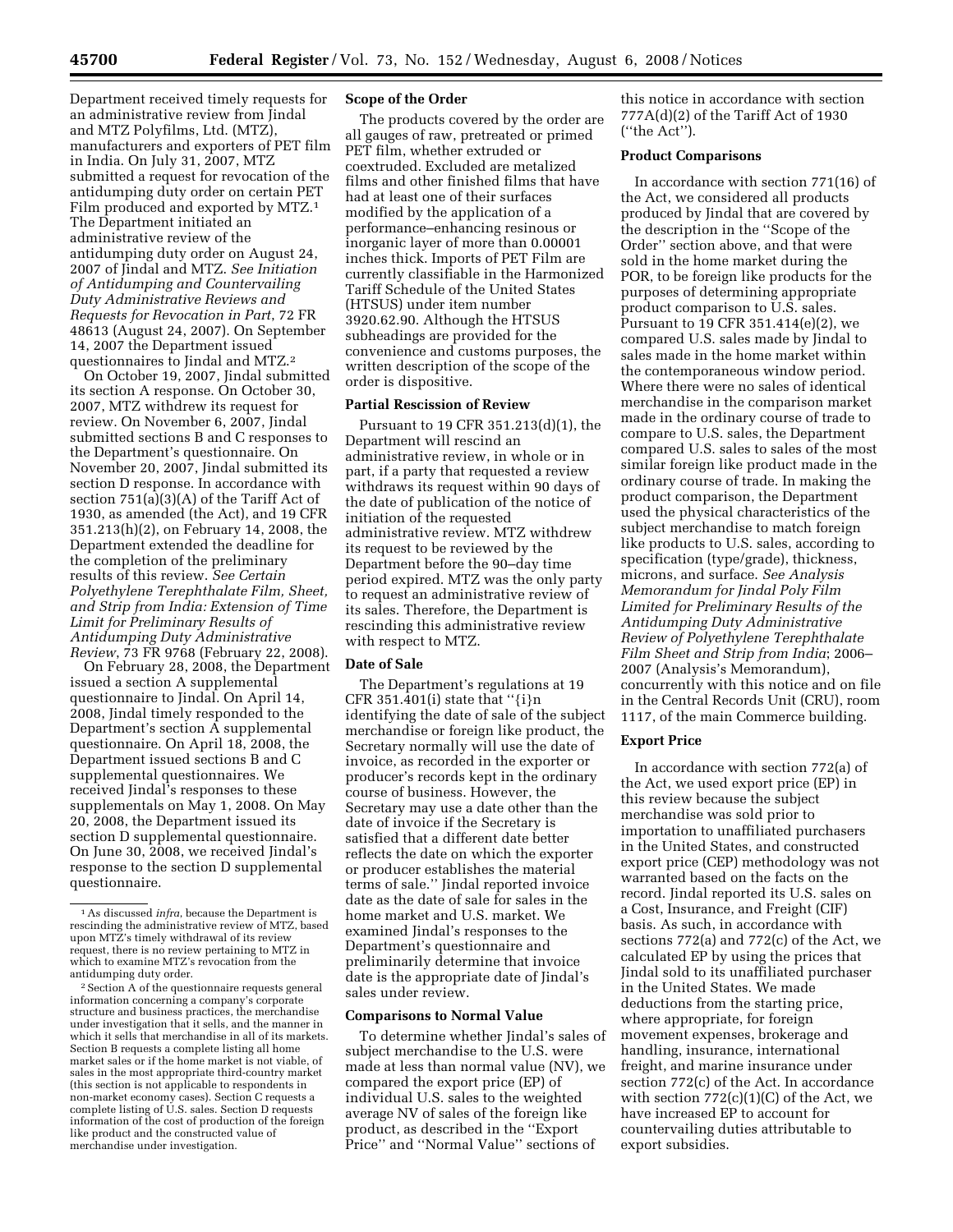### **Normal Value**

In accordance with section  $773(a)(1)(B)(i)$  of the Act, we have based NV on the price at which the foreign like product was first sold for consumption in the comparison market, in the usual commercial quantities, in the ordinary course of trade, and, to the extent practicable, at the same level of trade (LOT) as the EP sale. *See* ''Level of Trade'' section below. After testing comparison market viability and whether comparison market sales were at below–cost prices, we calculated NV for Jindal as discussed in the following sections.

### *A. Home Market Viability*

In order to determine whether there was a sufficient volume of sales in the home market to serve as a viable basis for calculating normal value (NV) (*i.e.*, the aggregate volume of home market sales of the foreign like product is five percent or more of the aggregate volume of U.S. sales), we compared the volume of Jindal's home market sales of the foreign like product during the POR to the volume of U.S. sales of subject merchandise during the POR. *See*  section 773(a)(1)(C) of the Act. Based on this comparison, we determined that Jindal's quantity of sales in the home market exceeded five percent of its sales of PET Film to the United States. Thus, in accordance with 19 CFR 351.404(b), Jindal's volume of sales in the home market during the POR was sufficient to serve as a viable basis for calculating NV.

# *B. Cost of Production Analysis*

In the most recently completed administrative review of PET Film from India, the Department determined that Jindal sold certain foreign like product at prices below the cost of production and the Department excluded such sales from the calculation of NV. *See Certain Polyethylene Terephthalate Film, Sheet and Strip from India: Final Results of Antidumping Duty Administrative Review*, 70 FR 8072 (February 17, 2005). As a result, in accordance with section  $773(b)(2)(A)(ii)$  of the Act, the Department determined that there are reasonable grounds to believe or suspect that Jindal sold foreign like product at prices below the cost of production during the instant POR. We have relied upon Jindal's cost of production (COP) and constructed value (CV) information from Jindal's submissions, except in the instances where the data presented was not appropriately quantified or valued. *See Analysis's Memorandum*. Accordingly, the Department required that Jindal provide a response to section

D of the questionnaire. Thus, in accordance with section 773(b)(2)(A)(ii) of the Act, there are reasonable grounds to believe or suspect that during the POR, Jindal sold foreign like product at prices below the cost of production of the subject merchandise.

## *1. Calculation of Cost of Production*

We have revised Jindal's consolidated financial expense rate to exclude interest income related to sales, dividends from investments, and profit on sales of investments. As a result, the financial expense rate was adjusted. *See*  Calculation Memorandum for Jindal Poly Film Limited for Preliminary Results of the Antidumping Duty Administrative Review of Polyethylene Terephthalate Film Sheet and Strip from India; 2006–2007.

### *2. Test of Comparison Market Sales Prices*

To determine whether sales were made at prices below the COP, on a product-specific basis, the Department compared Jindal's adjusted weighted– average COP to the prices of its home market sales of the foreign like product, as required under section 773(b)(3) of the Act. In accordance with sections  $773(b)(1)(A)$  and  $(B)$  of the Act, in determining whether to disregard home market sales made at prices less than the COP, we examined whether such sales were made (1) within an extended period of time in substantial quantities, and (2) were not at prices which permit recovery of all costs within a reasonable period of time. The prices, here, were inclusive of billing adjustments and exclusive of any applicable movement charges, discounts and rebates, direct and indirect selling expenses, and packing expenses, revised where appropriate.

#### *3. Results of the COP Test*

Pursuant to section 773(b)(2)(C) of the Act, where less than 20 percent of a respondent's home market sales of a given product are at prices below the COP, the Department does not disregard any below cost of sales of that product, because the Department determines that in such instances the below cost of sales were not made and in ''substantial quantities.'' Where 20 percent or more of a respondent's sales of a given product are at prices below the COP, the Department disregards the below cost sales because they: (1) were in ''substantial quantities,'' in accordance with sections 773(b)(2)(B) and (C) of the Act; and (2) based on our comparison of home market prices to the weighted– average COPs for the POR, the below cost sales were at prices which would

not permit the recovery of all costs within a reasonable period of time, in accordance with section 773(b)(2)(D) of the Act. Based on the results of our test, we found that, for certain products, more than 20 percent of Jindal's home market sales were at prices less than the COP. In addition, such sales did not provide for the recovery of costs within a reasonable period of time. We therefore excluded these sales and used the remaining sales of the foreign like product in the ordinary course of trade as the basis for determining NV, in accordance with section 773(b)(1) of the Act.

### *C. Calculation of Normal Value Based on Comparison Market Prices*

In accordance with section  $773(a)(1)(B)(i)$  of the Act, we based NV on the price at which the foreign like product was first sold for consumption in the home market, in the usual commercial quantities, in the ordinary course of trade, and, to the extent practicable, at the same level of trade as the export price or constructed export price. Pursuant to section  $773(a)(6)(B)(ii)$  of the Act, we made deductions from normal value for movement expenses, including domestic inland freight, and domestic brokerage, as appropriate. In accordance with section  $773(a)(6)(C)(iii)$  of the Act and 19 CFR 351.410(c) and 19 CFR 351.410(d), we deducted home market credit and added U.S. credit. Jindal reported that it did not pay commissions on U.S. sales, and that it paid commissions in the home market. Therefore, we made the appropriate adjustment for commissions paid in the comparison market pursuant to section 773(a)(6)(C)(iii) of the Act and 19 CFR 351.410(c). In accordance with 19 CFR 351.410(e), we made adjustments for indirect selling expenses incurred on comparison market or U.S. sales where commissions were granted on sales in one market but not in the other, the commission offset. Specifically, where commissions are incurred in one market, but not in the other, we will limit the amount of such allowance to the amount of either the selling expenses incurred in the one market or the commissions allowed in the other market, whichever is less. In accordance with sections  $773(a)(6)(A)$  and  $(B)(i)$  of the Act, we deducted home market packing and added U.S. packing costs. We made an adjustment for other direct selling expenses, such as bank charges, because Jindal's supplemental responses demonstrate that these expenses consist of additional direct selling expenses that have not already been accounted for elsewhere.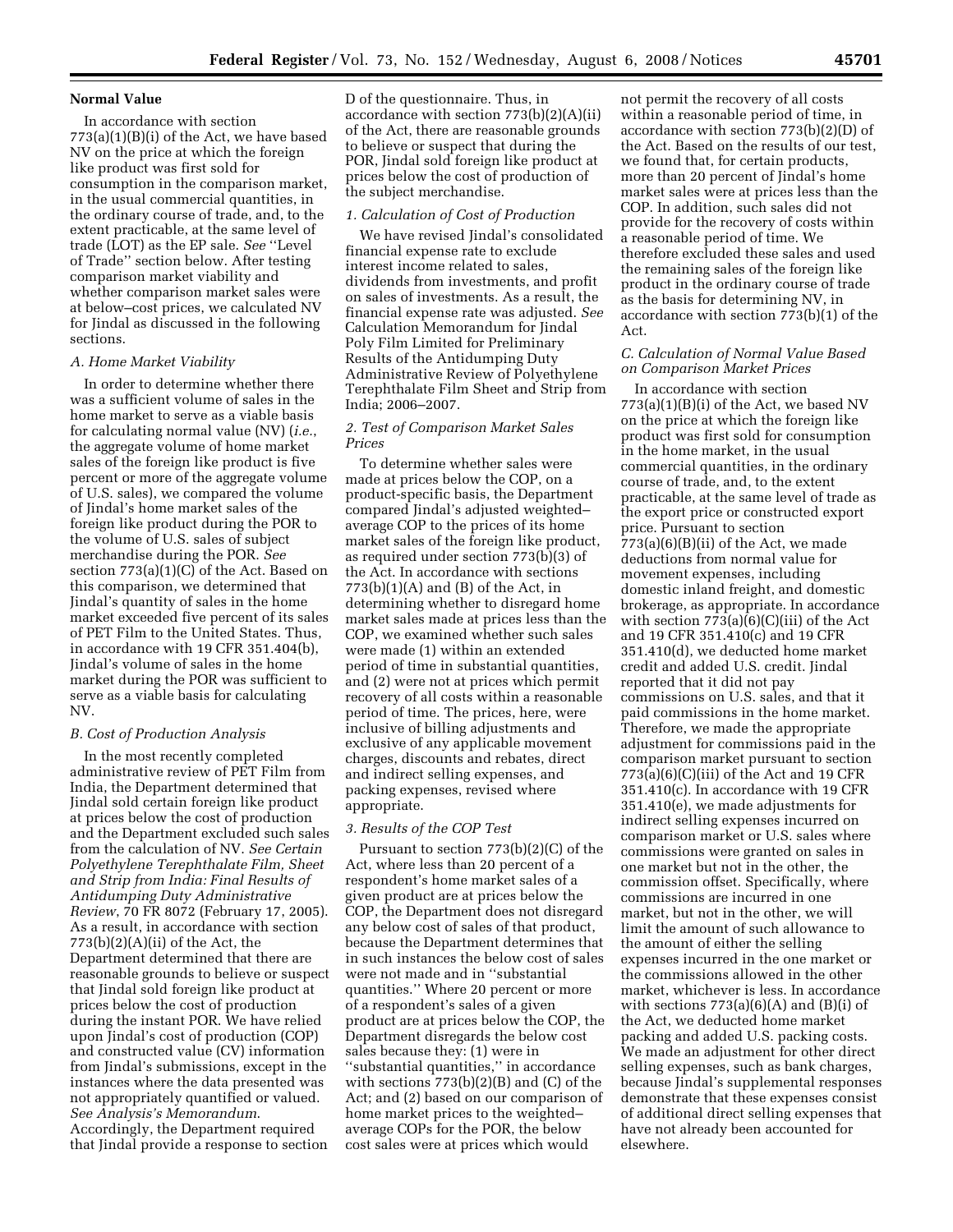### **Level of Trade**

In accordance with section  $773(a)(1)(B)(i)$  of the Act, to the extent practicable, the Department determines NV based on sales in the comparison market at the same level of trade (LOT) as the EP or CEP sales in the U.S. market (Jindal had only EP sales in the U.S. market). The NV LOT is based on the starting price of the sales in the comparison market. Where NV is based on constructed value (CV), the Department determines the NV LOT based on the LOT of the sales from which the Department derives selling, general, and administrative expenses, and profit for CV, where possible. *See Notice of Preliminary Determination of Sales at Less than Fair Value and Postponement of Final Determination: Fresh Atlantic Salmon From Chile*, 63 FR 2664–2670 (January 16, 1998)(unchanged in final determination). For EP sales, the U.S LOT is based on the starting price of the sales to the U.S. market.

To determine whether NV sales are at a different LOT than EP sales, the Department examines stages in the marketing process and level of selling function along the chain of distribution between the producer and the unaffiliated customer. *See* 19 CFR 412(c)(2). Substantial differences in selling activities are a necessary, but not sufficient, condition for determining that there is a difference in the stages of marketing. *See id*.; *see also Notice of Final Determination of Sales at Less Than Fair Value: Certain Cut–to-Length Carbon Steel Plate From South Africa*, 62 FR 61731, 61732 (November 19, 1997). When the Department is unable to match U.S. sales to foreign like product sales in the comparison market at the same LOT as the EP sale, the Department may compare the U.S. sales to sales at a different LOT in the comparison market. In comparing EP sales at a different LOT in the comparison market, where the differences affect price comparability, as manifested by a pattern of consistent price differences between comparison market sales at the NV LOT and comparison market at the LOT of the export transaction, the Department makes an LOT adjustment under section 773(a)(7)(A) of the Act. Because Jindal had only EP sales in the U.S. market, it is not necessary to apply the CEP methodology.

Because Jindal's U.S. sales during this POR are made through one single distribution channel, Jindal to an unaffiliated trading company, we preliminarily determine that one LOT exists in the U.S. market. For home

market sales, Jindal reported two categories of customers through two channels of distribution, end users and trading companies. We reviewed information from Jindal's questionnaire responses regarding the marketing stages for the reported U.S. and home market sales, including a description of the selling activities performed for each channel of distribution. *See* Exhibit A– Questionnaire Response. We compared the selling functions performed by Jindal for the two home market distribution channels and found that Jindal performed similar selling activities in the home market for its customers in both channels of distribution. *See* Jindal's *Analysis Memorandum* dated July 30, 2008. We preliminarily determined that Jindal sold foreign like product in the home market at one LOT. We noted that the record of this review indicates that Jindal performs essentially the same sales functions for all its home market and U.S. sales. Thus, we determine that Jindal's home market sales were made at the same LOT as its U.S. sales. *See*  Jindal's *Analysis Memorandum* dated July 30, 2008. Therefore, the Department preliminarily determines that no level of trade adjustment is necessary for Jindal.

#### **Currency Conversion**

In accordance with section 773A(a) of the Act, we made currency conversions based on the official exchange rates in effect on the dates of the U.S. sales as certified by the Federal Reserve Bank of New York.

### **Preliminary Results of Review**

As a result of this review, we preliminarily find that the following weighted–average dumping margin exists for the period July 1, 2006 through June 30, 2007:

| Manufacturer/Exporter                        | Margin (percent)  |
|----------------------------------------------|-------------------|
| Jindal Poly Films Lim-<br>ited (Jindal)<br>. | 0.47 (de minimis) |

### **Cash Deposit Requirements**

The following cash deposit requirements will be effective for all shipments of the subject merchandise entered, or withdrawn from warehouse, for consumption on or after the publication date of the final results of this administrative review, as provided by section  $751(a)(2)(C)$  of the Act:  $(1)$  the cash deposit rate for the company listed above will be that established in the final results of this review, except if the rate is less than 0.50 percent, and therefore, *de minimis* within the meaning of 19 CFR 351.106(c)(1), in which case the cash deposit rate will be

zero; (2) for previously reviewed or investigated companies not participating in this review, the cash deposit rate will continue to be the company–specific rate published for the most recent period; (3) if the exporter is not a firm covered in this review, or the original less than fair value (LTFV) investigation, but the manufacturer is, the cash deposit rate will be the rate established for the most recent period for the manufacturer of the merchandise; and (4) the cash deposit rate for all other manufacturers or exporters will continue to be 5.71 percent, the all–others rate made effective by the LTFV investigation, adjusted for the export subsidy rate found in the companion countervailing duty investigation. These cash deposit requirements, when imposed, shall remain in effect until further notice.

#### **Assessment Rates**

Upon publication of the final results of this review, the Department shall determine, and CBP shall assess, antidumping duties on all appropriate entries. Pursuant to 19 CFR 351.212(b)(1), the Department calculates an assessment rate for each importer of the subject merchandise for each respondent. In accordance with 19 CFR 351.212(b)(1), we will calculate importer–specific assessment rates on the basis of the ratio of the total amount of antidumping duties calculated for the examined sales and the total entered value of the examined sales. For the period July 1, 2006 through June 30, 2007, we preliminarily determine the antidumping duty margin to be 0.47 percent *ad valorem*. This rate is less than 0.5 percent. Consequently, if these preliminary results are adopted in our final results of this review, the Department will instruct CBP to liquidate shipments of PET Film by Jindal entered or withdrawn from warehouse, for consumption from July 1, 2006 through June 30, 2007, without regard to antidumping duties. *See* 19 CFR 351.106(c)(2). The Department intends to issue appropriate assessment instructions directly to CBP 15 days after the date of publication of the final results of this review.

The Department clarified its ''automatic assessment'' regulation on May 6, 2003. *See Antidumping and Countervailing Duty Proceedings: Assessment of Antidumping Duties*, 68 FR 23954 (May 6, 2003) (*Assessment Policy Notice*). This clarification applies to entries of subject merchandise during the POR produced by any company included in the final results of review for which the reviewed company did not know that the merchandise it sold